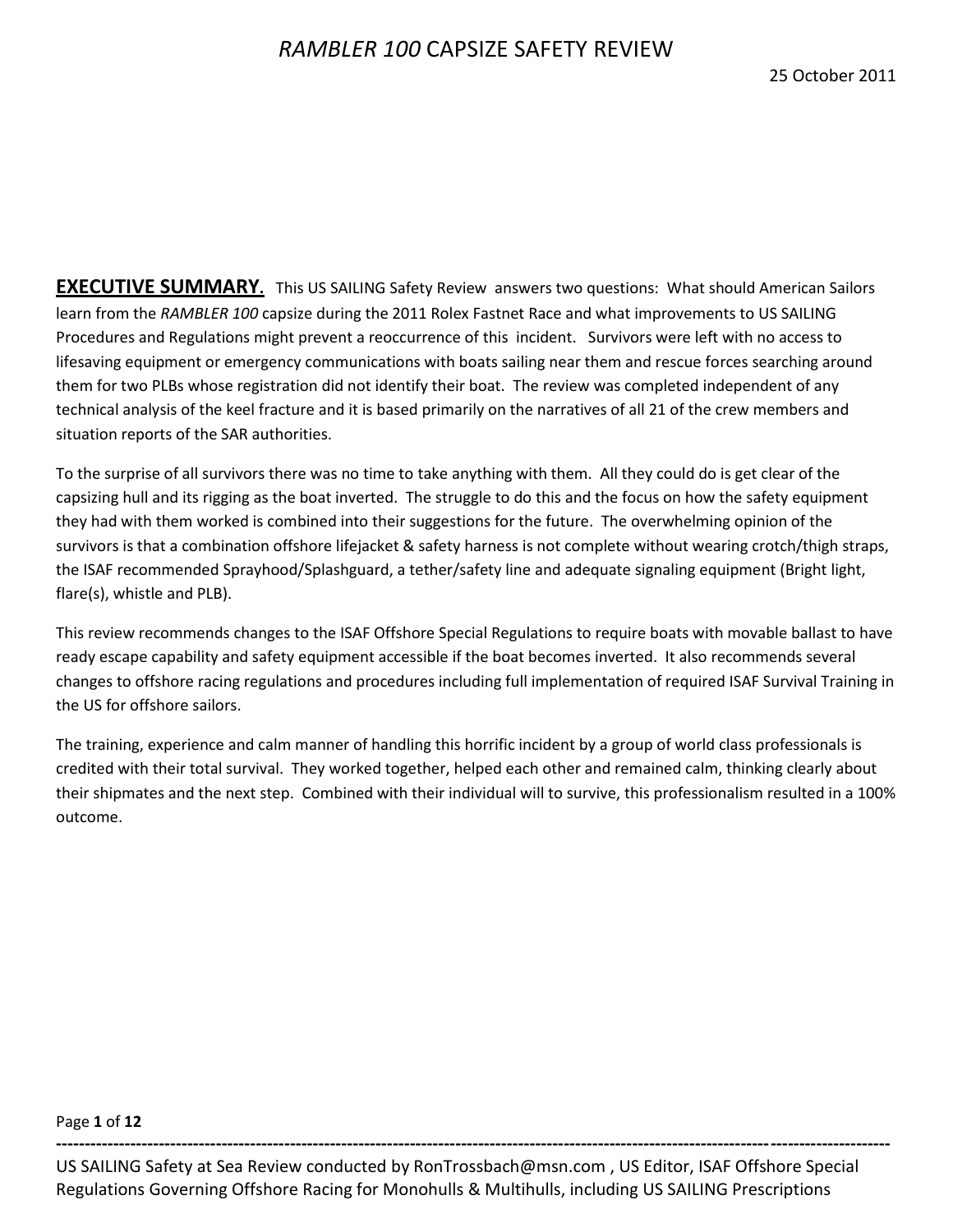**INTRODUCTION.** US SAILING President, Gary Jobson, requested that Safety at Sea Committee member Ron Trossbach conduct a Safety Review of the 15 August 2011 capsizing of the US Yacht *RAMBLER 100* in the 2011 Rolex Fastnet Race off Fastnet Rock in Southwest Ireland. He requested that this review answer the question **"What should American Sailors learn from this accident?"** In a letter to owner George David (attached) President Jobson said that he had asked Captain Trossbach to study the RAMBLER incident to **"understand what procedures and regulations can be improved".**

**BRIEFLY, WHAT HAPPENED?** *RAMBLER 100*, a 100 FT canting keel racing sloop with a crew of 21 participating in the 2011 Rolex Fastnet Race, rounded Fastnet Rock at 1717 local time (BST) and turned southwest for the Pantaenius offset mark (15 miles away) into 23-25 knot headwinds and a sizable (2m) short sharp sea. Shortly after the turn her canting keel snapped off just below the hull exit causing her to capsize, in less than 60 seconds.

Three of the crew on deck were able to climb straight onto the upturned hull as the boat capsized, the remaining eighteen people ended up in the water (14 C/57 F), including four without lifejackets who had been down below off watch. In the struggle that followed 13 more people were able to climb with difficulty onto the upturned yacht while five, including skipper George David, floated away to drift for three hours before being rescued.

After some delay in associating two Personal Locating Beacon (PLB) distress signals with the yacht *RAMBLER 100*, MRSC Valentia diverted a RNLI Lifeboat and a privately owned dive boat who were already underway, and in the area photographing yachts passing Fastnet Rock to conduct a search, first for the indicated PLB positions then for the missing yacht. The two PLBs activated were later determined to have been on the overturned hull of *RAMBLER 100.*

The sixteen people on the upturned yacht were unsuccessful in hailing several passing race boats in high winds and seas, plus restricted visibility. In addition veering wind caused the layline of approaching racers to shift 300-500 yards right of RAMBLER 100's port tack and capsize position. They were finally sighted and rescued by the RNLI Lifeboat that was searching for the two PLBs which were the only two electronic distress signals received.

The five who were unable to attach themselves to the boat because there were no lines that could be reached, managed to tie or hold themselves together until they were rescued by the dive vessel, *WAVE CHIEFTAIN,* diverted from taking photos of boats and vectored by MRSC Valentia, who used a search and rescue mapping software system, SARMAP, to predict their set and drift.

Incredibly everyone was rescued and the shaken crew was taken to nearby Baltimore, except for crew member Wendy Touton who was airlifted by Irish Coast Guard Rescue 115 helicopter to Kerry General Hospital, suffering from advanced hypothermia and later released.

Local residents of Baltimore, Ireland greeted the shaken crew with genuine hospitality, offering them dry clothing, food and drink at the local sailing club and lodging in two private homes. One of the survivors later commented that "Baltimore is the ideal place to be shipwrecked".

**BOAT DESCRIPTION.** *RAMBLER 100* was designed by Juan Kouyoumdjian of Juan Yacht Design, based in Valencia, Spain and built by Cookson Boats in New Zealand for Alex Jackson as *SPEEDBOAT*. She was subsequently modified and measured for IRC competition and chartered to George David who is referred to as the owner because he also has part ownership. *RAMBLER 100* finished first the 2011 Transatlantic Race setting a new monohull record in 6 days, 22 hours. Then they won the Maxi Class at Cowes Week 2011 before entering the 2011 Rolex Fastnet Race. Earlier in the year,

Page **2** of **12**

US SAILING Safety at Sea Review conducted by RonTrossbach@msn.com , US Editor, ISAF Offshore Special Regulations Governing Offshore Racing for Monohulls & Multihulls, including US SAILING Prescriptions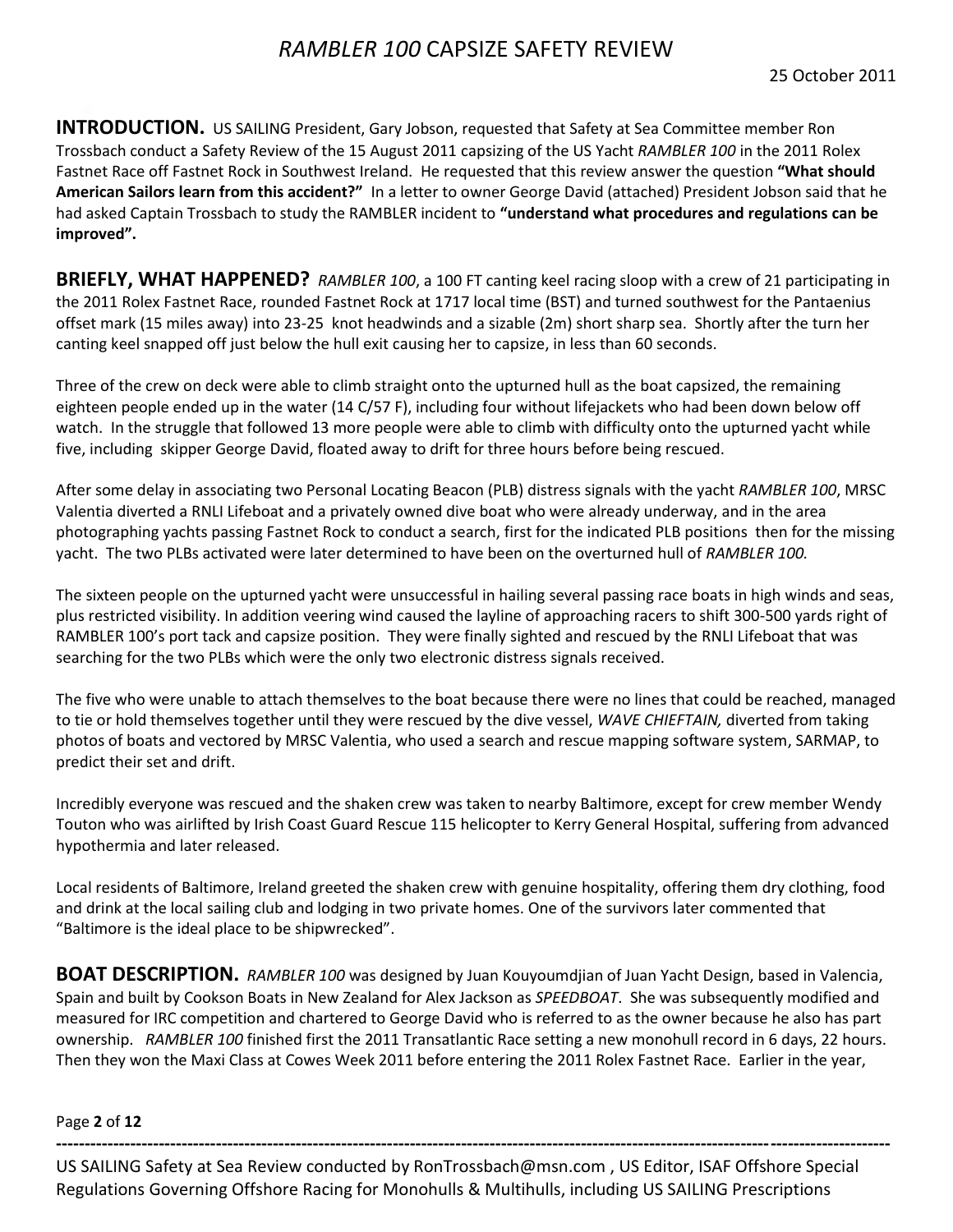*RAMBLER 100* set the course record and won the overall RORC Caribbean 600 Race and did the same at Block Island Race in May.

Tagged as the Fastest Monohull Super Maxi in the world, *RAMBLER 100* has both water ballast and canting keel with port and starboard daggerboards. Dimensions are: LOA 30.48m/100 ft, Beam 7.4m/24.7 ft, Draft 5.7m/18.7 ft, Mast Height 47m/154.2 ft, Displacement 33mT/72,753 lbs. The approximate length of the keel section that broke off is 4.3m/14 ft, weighing about 14T/30,360 lbs with a 5.75/18.9ft bulb on the bottom.

*RAMBLER 100*, manned by a permanent crew of seven, was raced in the Fastnet with 21 people, all prominent professionals with George David as skipper. The boat exceeded the required training for an ISAF Category Two event with 11 graduates of the ISAF Offshore Personal Survival Course aboard. In addition, prior to their Transatlantic Race in July the boat hired a professional safety trainer and conducted live Man Overboard and Abandon Ship drills underway. They also had all of their Safety Kits professionally inspected and repacked. The value of this training is referred to several times in the Crew Narratives and is credited with saving the lives of those who were in the water for three hours.

## **REPORT FORMAT.**

This report consists of this Introduction, an Incident Time Line, a List of *Rambler 100* Crew Recommendations, a List of what American Sailors should learn from this accident and Recommendations for Improvements to Procedures and Regulations that might prevent reoccurrence in races conducted in the US. By intent individual names and stories about the process of abandoning ship and being rescued have been omitted so that the focus could be placed on what worked and what didn't. The fact that all personnel survived without serious injury and no casualties is testimony to the professionalism of the crew and the preparation of the boat and its safety equipment, which not only met, but exceeded the minimum requirements of the ISAF Category Two race that it was competing in when the accident occurred.

## **REPORT LIMITS.**

**This Safety Review does not contain a technical report of what caused the loss of** *RAMBLER 100's* **keel.** Investigations are separately being conducted by the Race Organizer of the Rolex Fastnet Race, the Royal Ocean Racing Club (RORC), and the Irish Marine Casualty Investigation Board. There is also an insurance investigation underway. None of these have been explored in this Safety Review. When the results of these investigations are received they should be reviewed by the Safety at Sea Committee and technical staff at US SAILING relative to the current guidelines for Moveable and Variable Ballast contained in Appendix K of the ISAF Special Regulations Governing Offshore Racing, including US SAILING Prescriptions.

# **CONCLUSION**

Much has been said about the fact that so much went so well in this incident. The positives clearly outnumbered the negatives and the outcome was correctly described by Owner/Skipper George David who said 'We had a 100% outcome with no fatalities in challenging circumstances, and that's a tribute to the skills and quiet professionalism of the crew, the RNLI and the Irish Coast Guard.'

This list of the positives from one of the crew narratives explains further:

- daylight hours
- relatively close to shore (5 mi from Fastnet Rock, 15 miles from Baltimore, Ireland)
- wind and wave conditions were not extreme (SW 23 kts, 2 m seas)
- two rescue boats underway and nearby taking photos at Fastnet Rock
- larger than normal percentage of crew on deck all wearing full gear and lifejackets in full compliance with RORC Prescription (that PFDs must be worn when reefed)
- two Personal Locator Beacons (PLBs) that worked (slowly!)

Page **3** of **12**

US SAILING Safety at Sea Review conducted by RonTrossbach@msn.com , US Editor, ISAF Offshore Special Regulations Governing Offshore Racing for Monohulls & Multihulls, including US SAILING Prescriptions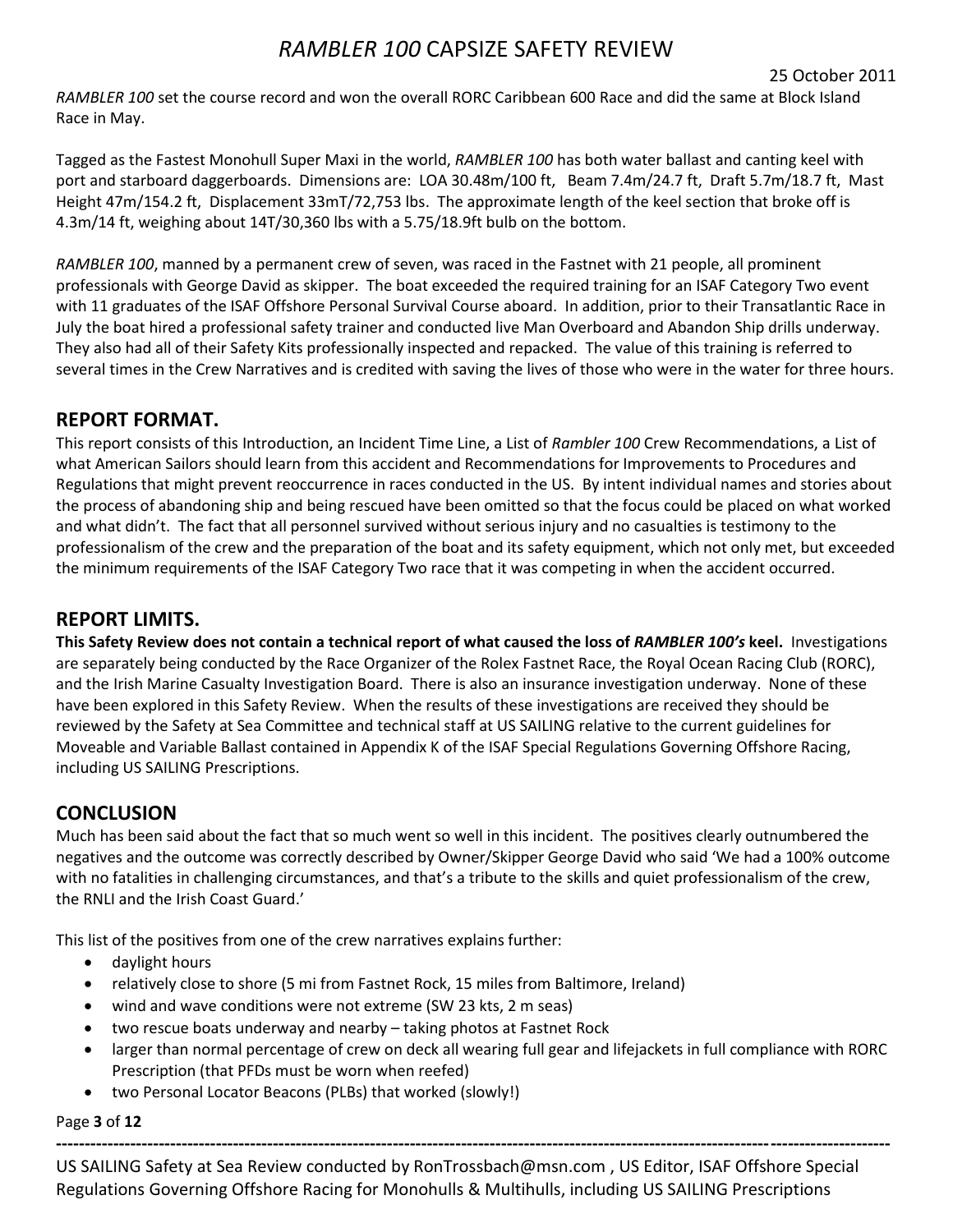### 25 October 2011

- diligence of the rescue team (Irish CG and Baltimore RNLI lifeboat to stay searching for PLBs and discovering an inverted boat
- experience and recent training of most of the R100 crew (underway training and servicing of safety kits by Life Raft Survival Equipment (LRSE) in Newport prior to July's Transatlantic Race 2011)
- three of the team did the "high side shuffle" accelerating the recovery of the swimmers out of the water
- calm, professional reactions and swift decision making by many team members
- everything that kept the five long distance swimmers floating and breathing until *Wave Chieftain* arrived
- all of the lifejackets on the boat had disabled the "water activation" feature
- the(repaired) #2 jib held so R100 was far enough along the track to be on the short weather leg with its steeper seas with a few hours of daylight to go.

Areas of concern that are still being addressed and require answers:

- why did the keel fracture ?
- should the boat have been rigged for a capsize escape and launching of safety equipment?
- why did it take rescue forces one hour and forty five minutes to declare a MAYDAY?
- why couldn't R100 signal race boats that passed as close as 3-400m leeward of them after the capsize?

## **My Recommendations for Improvements to US SAILING Procedures and Regulations that might help prevent reoccurrence**.

After completing this review I have the following recommended changes to US SAILING's Offshore Special Regulations (OSR) and US SAILING Prescriptions that should be submitted for Safety at Sea Committee review, US SAILING Board of Director's approval and forwarded to ISAF to be included the ISAF Special Regulations Governing Offshore Racing for Monohulls.

- Modify ISAF OSR Appendix K (Movable and Variable Ballast) to include emergency escape and access to a liferaft and grab bag from an inverted position. (ISAF OSR , App K)
- Add a requirement to be able to launch a Horseshoe, MOM or Lifesling from an inverted position.
- Add a requirement to paint underwater appendages with an area of highly visible color for movable ballasted boats. (OSR 4.02.3)
- Require Digital Selective Calling (DSC) Connection and emphasize its use in a MAYDAY Situation (OSR 3.29)
- Add a recommendation that the required Waterproof Handheld VHF Radio have DSC installed (OSR 3.29.1 e)
- Mount one EPIRB topside (OSR 4.19)
- Add a requirement that AIS remain on during all races (OSR 3.29.1 n)
- Mount AIS antennas on Mast Head (OSR 3.29.1 n)
- Add a requirement to list PLB info on Crew Lists for offshore races (OSR 4.19 e)
- Add a recommendation that PLB owners add their boat's name on PLB Registration Forms (OSR 5.01 k)
- Require Full ISAF Hands-On Training for all US Cat 1 and 2 Race Boats (OSR 6.01)
- Emphasize the need for USCG to accept ISO Lifejacket Standards (OSR 5.01)
- Add requirement to wear PFD & Harness when reefed to US SAILING Prescription (OSR 5.02.5)
- Recommend that all auto inflatable PFD's have a manual only option (OSR 5.01)
- Review tether snaphook design requirements ( OSR 5.02.5 d)
- Add warning notes about whistle and strobe light adequacy (OSR 5.01)
- Modify the existing recommendation (ISAF OSR 5.02.5 e) to pre-fit and keep your own PFD, Tether and Harness for the duration of the race.

Page **4** of **12**

US SAILING Safety at Sea Review conducted by RonTrossbach@msn.com , US Editor, ISAF Offshore Special Regulations Governing Offshore Racing for Monohulls & Multihulls, including US SAILING Prescriptions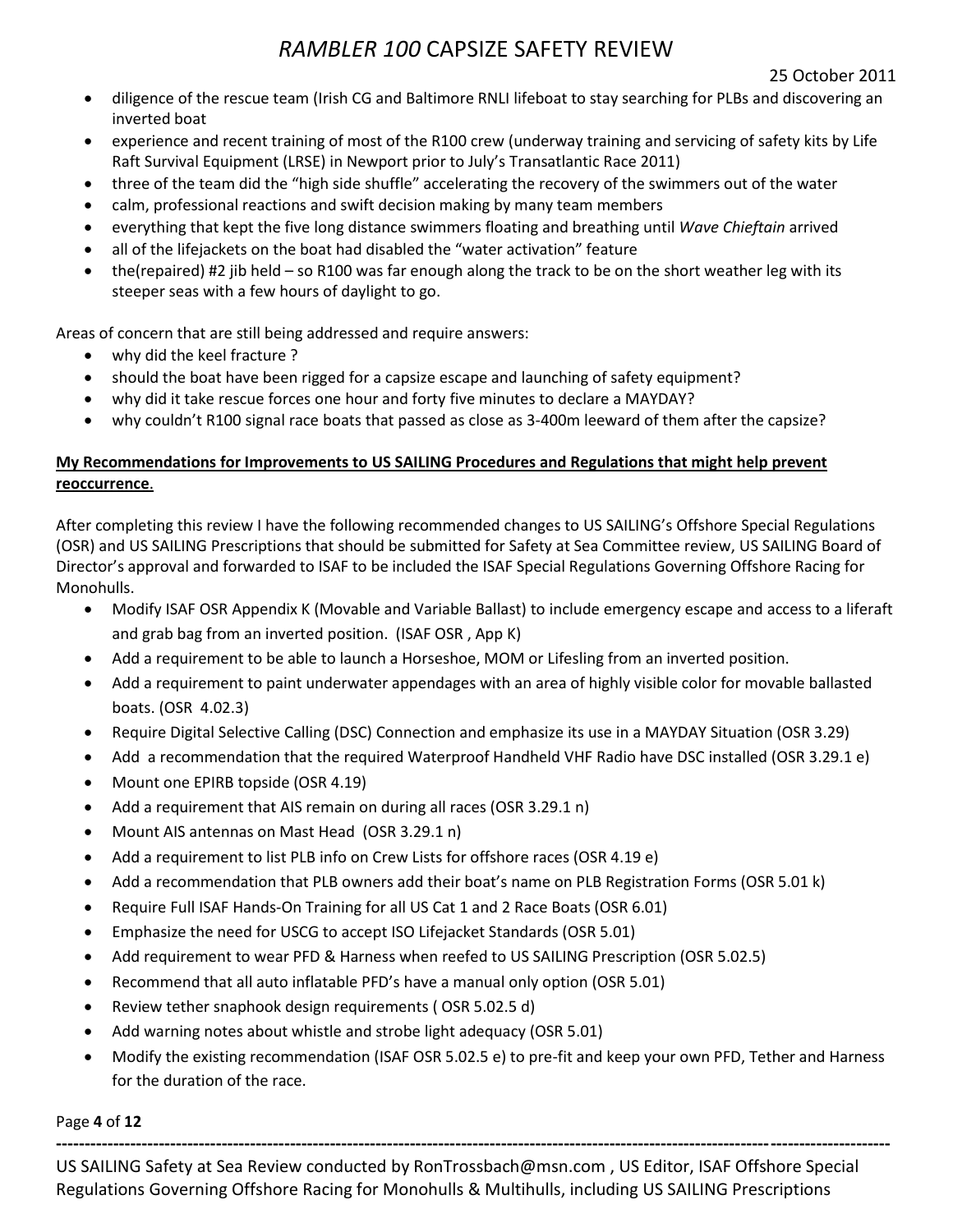25 October 2011

I plan to submit each of the proposed changes recommended above to the US SAILING Safety at Sea Committee along with supporting rational for their consideration and forwarding to the US SAILING Board of Directors.

Respectfully Submitted,

S/S Ronald C Trossbach

### **ATTACHMENTS:**

Gary Jobson letter of August 31 to Mr. George David Incident Time Line *RAMBLER 100* Crew Recommendations What should Americans Sailors learn from the Accident? Safety Reviewer's Observations and Notes Description of the Safety Review Process Biography - Captain Ronald C. Trossbach, USN (Ret)

Page **5** of **12**

US SAILING Safety at Sea Review conducted by RonTrossbach@msn.com , US Editor, ISAF Offshore Special Regulations Governing Offshore Racing for Monohulls & Multihulls, including US SAILING Prescriptions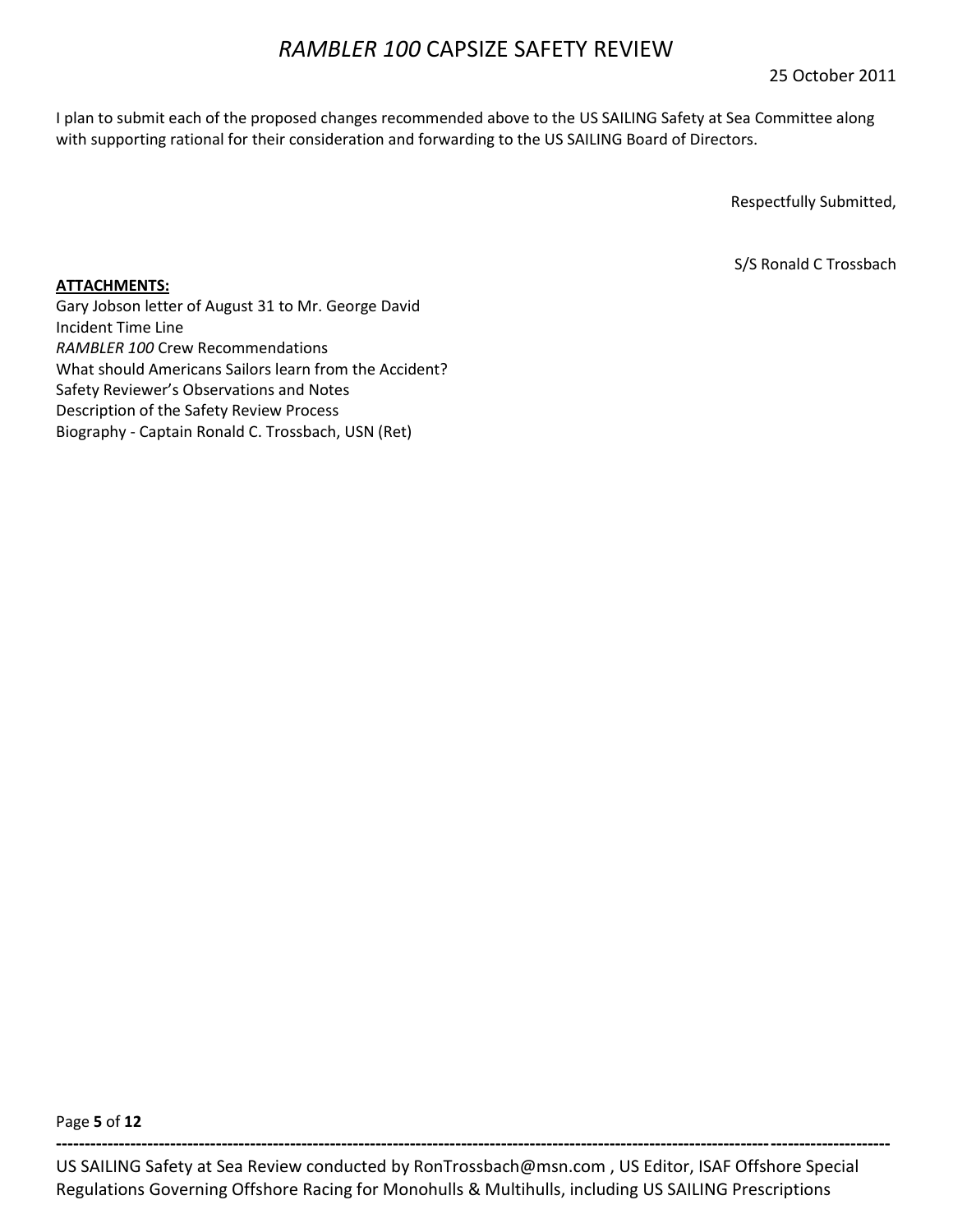25 October 2011

15 Maritime Drive Post Office Box 1260 Portsmouth, RI 02871

401 683-0800 Fax 401 683-0840 info@ussailing.org www.ussailing.org

August 31, 2011



Mr. George David United Technologies Corp 1 Financial Plaza  $3<sup>rd</sup>$  Floor Hartford, CT 06101

#### Dear George,

I am writing on behalf of US SAILING. All of us are very happy that you and your crew survived the capsize during the Fastnet Race.

It would be most helpful if US SAILING could learn from this accident. We had two other tragedies this summer: a young girl drowned at Severn Sailing Association in Annapolis, MD, and two deaths resulting from a storm during the Chicago to Mackinac Race. We are preparing reports on these two incidents. The purpose of the reports is to understand what procedures and regulations can be improved. In 1979 I participated in the Fastnet Race storm inquiry. The resulting regulations benefited ocean racing.

I have asked Ron Trossbach to study the Rambler 100 incident. He is a longtime member of US SAILING's Safety-at-Sea Committee and an expert on our regulations. Ron is a retired Naval officer and commanded a Guided Missile Cruiser. Ron would like to talk with your team members and receive information as it becomes available. Ron has agreed to write a report to present to US SAILING.

Here are some items we wish to understand:

- 1. Abandon ship routines
- 2. Use of life rafts
- 3. Life jackets and personal safety gear
- 4. Safety in the water

Thanks, in advance, for working with us.

- 5. Radio communications
- 6. Alarms
- 7. Hypothermia
- 8. Navigator's duties

Sincerely,

Gary Jobson President **US SAILING** 

cc: Ron Trossbach Dan Nowlan **Stan Honey** 

United States Sailing Association NATIONAL GOVERNING BODY FOR THE SPORT OF SAILING

Regulations Governing Offshore Racing for Monohulls & Multihulls, including US SAILING Prescriptions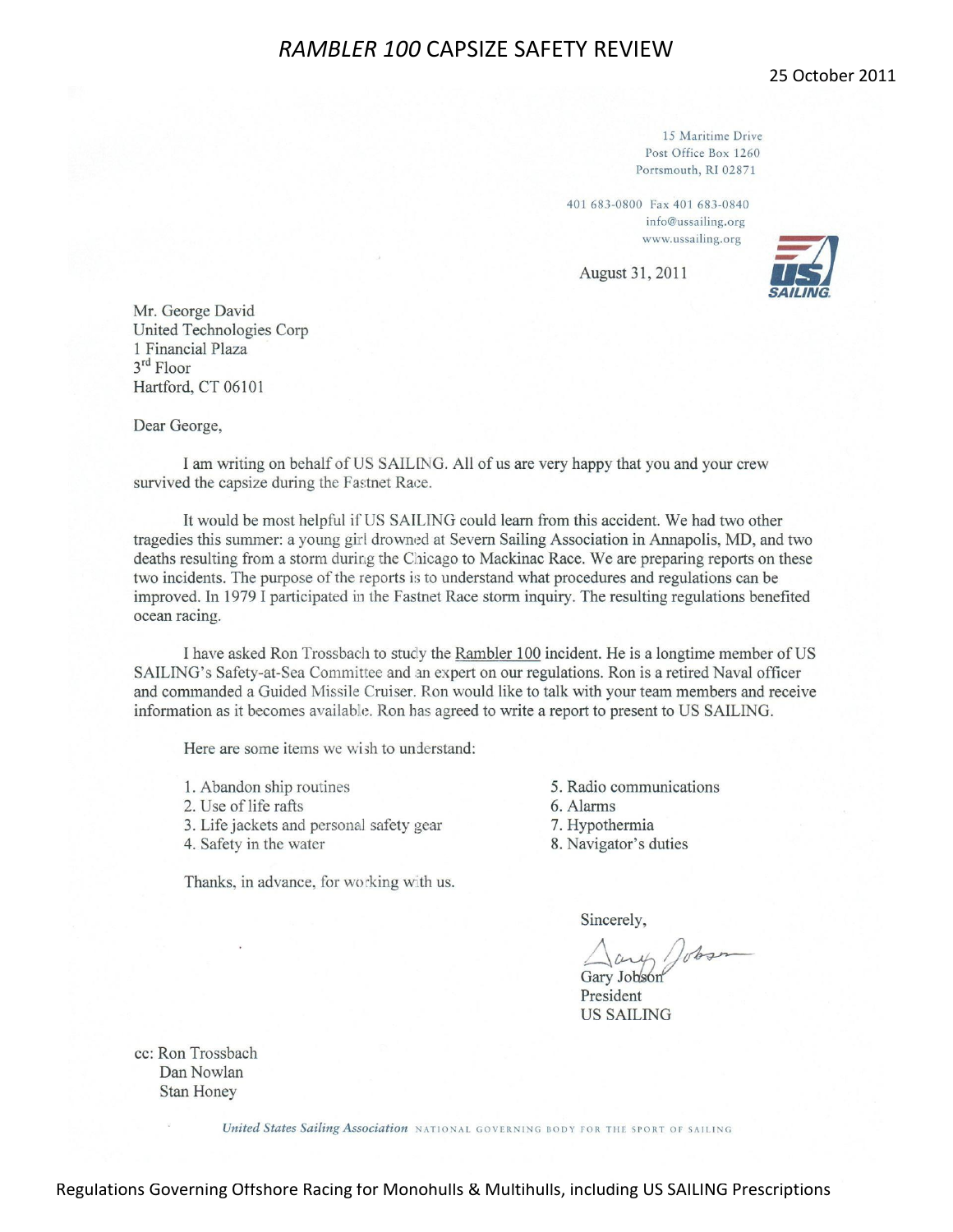25 October 2011

## **INCIDENT TIME LINE CONSTRUCTED FROM CREW NARRATIVES, PRESS REPORTS and MRSC VALENTIA SITUATION REPORT**

- 1717 BST 15 August 2011 RAMBLER 100 rounded Fastnet Rock (first monohull to do so)
- 1740 BST (26 min after rounding Fastnet Rock) RAMBLER's keel fractured (8 miles from Irish Coast, 12 miles from Baltimore) (S winds, 20-25 kts, gusts to 27-28, 2 m seas with "square" waves, misty and foggy)
- within 15 sec boat laid on its side with sails and mast in the water. Voice MAYDAY call on installed VHF received no response.
- within 60 sec boat turned turtle. MAYDAY call on handheld abandoned to escape from overturned boat. Handheld lost while swimming out.
- 16 people got clear and onto overturned boat, four without foul weather gear or lifejackets. Five people (all in PFDs) who were on deck floated away, linking themselves together. Only 2 of 21 PLB's and none of the 3 boat's EPIRBs or Liferafts were available once the boat capsized.
- est 1745-1750 BST both PLB's (on top of the boat) were turned on.
- about 1809 BST ICAP LEOPARD (another 100 ft maxi) passed 3-400m to leeward. All efforts to hail or otherwise alert them failed.
- about 5 min later two Volvo 70's (*GROUPAMA* and *ABU DHABI*) and later an IMOC 60 sailed by to leeward. All efforts to hail or alert them failed.
- 1829 BST (about 39-44 min after 2 PLB's were activated) Valentia Maritime Rescue Sub-Center (MRSC) received data confirming the location of the person registered as holder of both PLB"s. At first the call over VHF was "Gigi Bernard competing in the Rolex Fastnet Race", who was thought to be a crew member of one of the French mulithulls in the race. Later, with the help of another race boat's (ICAP Leopard) navigator "G. G. Bernard" was determined to be the Point of Contact for "George David" and connected him to the race boat RAMBLER 100 which was no longer showing on AIS. (all of RAMBLER's PLBs were registered to "George David"). Rambler's sat phone number was given to MRSC Valentia by ICAP Leonard's navigator.
- 1851 BST PAN PAN Declared by Valentia MRSC. Baltimore RNLI Lifeboat dispatched from Fastnet Rock where they were taking photos of boats and sent to the PLB position to search for an individual PLB (Gigi Bernard).
- 1930 BST after trying to call RAMBLER's Sat Phone and getting no answer a MAYDAY was declared by Valentia MRSC. Two helos and local craft assigned to the search.
- 1946 BST RNLI lifeboat discovered *RAMBLER* about 45 min into their search and was immediately sent by those on RAMBLER to look for the five in the water. They returned when they were notified that another boat was being assigned to the search & rescue of the five crew members in the water. They then conducted the transfer of the 16 from RAMBLER via a small two man dinghy controlled with lines. ("One of the best dinghy rides I have ever taken." "Mr. Toad"s Wild ride followed by a leap and mauling aboard at the other end.")
- 1946 BST Dive boat Wave Chieftain responded to Valentia's call for all ships in the area. They were 3 miles downwind of PLB position.
- 1948 BST (2 hours after capsize) first race boat (*Hugo Boss*) became involved with the Search and Rescue effort
- 2020 BST all 16 from RAMBLER aboard Baltimore RNLI Lifeboat
- 2031 BST Wave Chieftain sighted the remaining five crew in the water. Wave Chieftain used hydraulic dive platform to hoist all five aboard. Skipper George David insisted that he be last aboard after his crew.
- 2036 BST Wave Chieftain and Baltimore RLNI Lifeboat in sight of each other for "team salute" reunion of the RAMBLER crew
- 2059 BST Wendy Touton airlifted off Wave Chieftain to hospital
- 2105 BST **SUNSET**
- 2030 BST *Wave Chieftain* docked in Baltimore
- "From Rescue to Warm Clothes and Cold Beer  $-$  3 Hours  $+/-$ "
- "Seeing all your friends alive in the Baltimore Sailing Club PRICELESS

Page **7** of **12**

US SAILING Safety at Sea Review conducted by RonTrossbach@msn.com , US Editor, ISAF Offshore Special Regulations Governing Offshore Racing for Monohulls & Multihulls, including US SAILING Prescriptions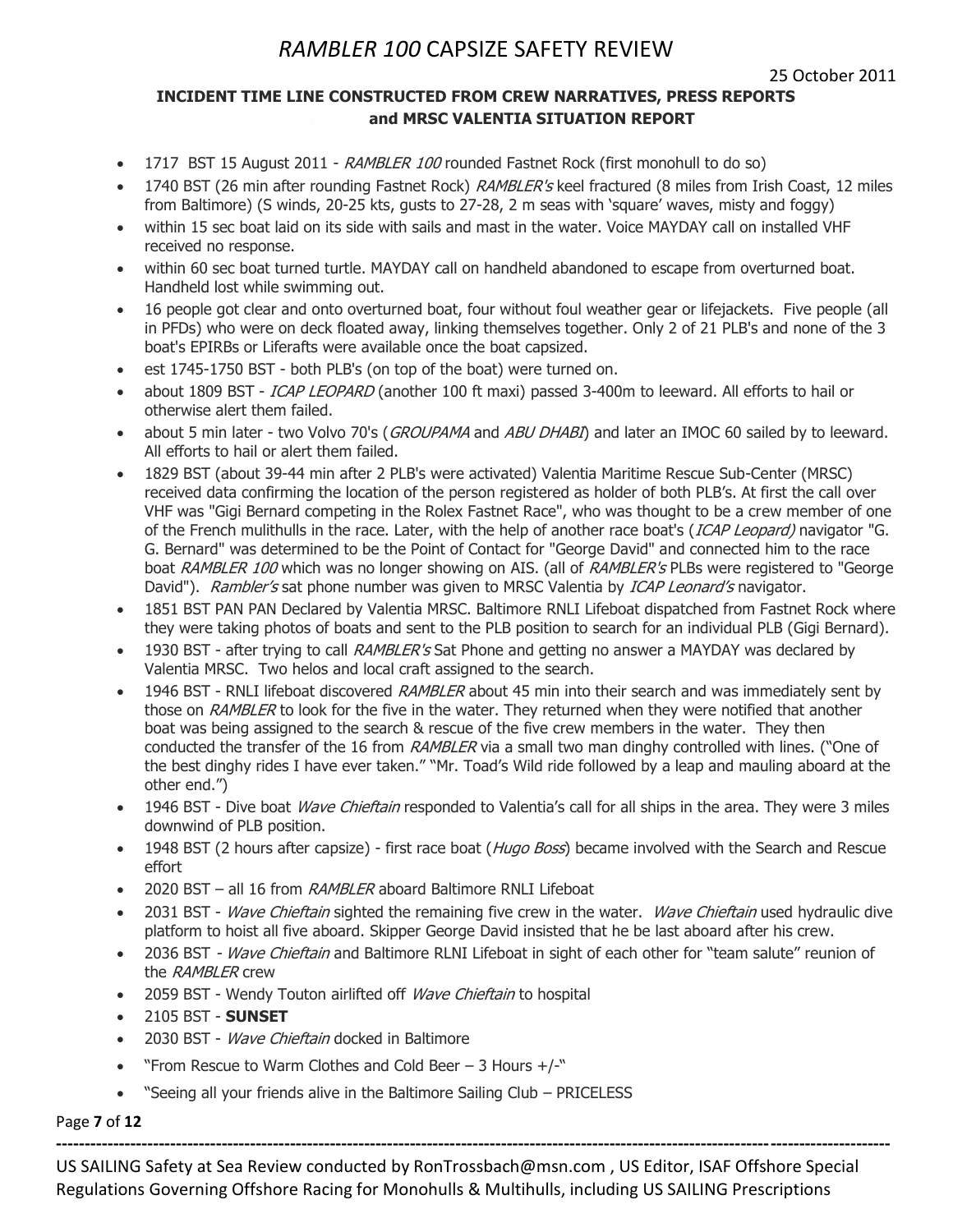### *RAMBLER 100* **CREW RECOMMENDATIONS**

### LIFEJACKET(s) -

- 1. The auto inflate capability on all PFD's should remain disabled.
- 2. Manual inflation handles should be made of a contrasting/fluorescent color or material.
- 3. Consider Survival Suits offshore above 25 knots. (Need one that is more accommodating)
- 4. Get laser rescue pointers (laser flares) for all.
- 5. Having small pen sized flares would have been useful.
- 6. If any of the crew had been clipped on when the boat flipped they would have had a hard time getting disengaged from the clip while dangling at the end of their tether in mid-air and once in the water they might have had more problems. The current tethers are way too "beefy" with heavy clips. They are cumbersome to wear and should be much lighter.

### LIFERAFT(s)

- 1. Mount rafts so that they can be launched from any angle of heel, including capsized
- 2. Mount a mini-grab bag (with a lanyard) topside in a waterproof stowage, accessible when capsized

#### **ELECTRONICS**

- 1. Always monitor VHF Ch 16, as *RAMBLER* did.
- 2. Always have a VHF Handheld radio (on a lanyard) in the cockpit, on the person of the watch captain.
- 3. Always have Satcom C turned on, if installed
- 4. EPIRB(s) mounted topside where it might float free and self activate
- 5. Should the Race Tracker have detected the problem?
- 6. AIS antenna on the mast head, instead of the stern rail.

#### BOAT CHANGES

- 1. Mark bottom or rudder and dagger board(s) with contrasting high vis color
- 2. Steps in transom to facilitate reboarding
- 3. Hatch in transom or bottom of boat
- 4. Have Lifesling available at transom
- 5. Have other lines/"tow ropes" at transom
- 6. Install lifeline stanchions (Stainless?) strong enough to tolerate crew weight in a rollover
- 7. Emergency lighting below decks
- 8. Small air bottle (Spare Air) and goggles for a person trapped below to wear while swimming free.

#### GENERATOR/ENGINE/HYDRAULICS

- 1. Have a stop/kill switch in the cockpit.
- 2. Have check valves on tank vents to prevent oil spills when capsized

### Page **8** of **12**

US SAILING Safety at Sea Review conducted by RonTrossbach@msn.com , US Editor, ISAF Offshore Special Regulations Governing Offshore Racing for Monohulls & Multihulls, including US SAILING Prescriptions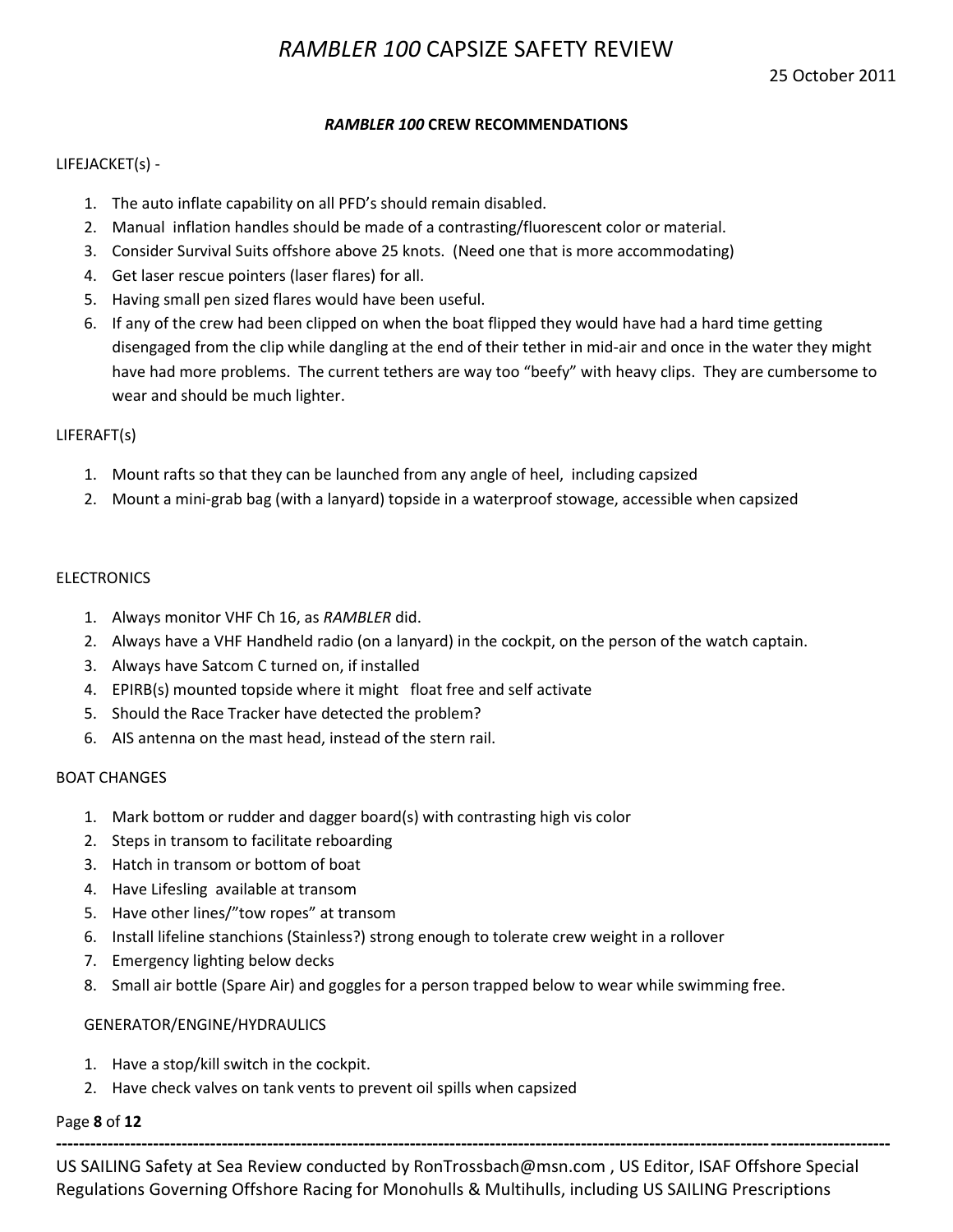### **What should American Sailors learn from this accident?**

- 1. LIFEJACKETS (combination Inflatable PFD and Harness is recommended)
	- a. Always wear your own lifejacket properly fitted & secured. "A life jacket isn't on until it's complete with fitting/adjustment, crotch straps attached, and PLB and bright strobe on your person. The tether/harness must be attached (but not necessarily hooked on)"
	- b. Lifejackets should be either on a person, hooked to their bunk, or otherwise immediately available.
	- c. Inspect your lifejacket every time you put it on and conduct an air test of your inflatable annually.
	- d. Revisit the decision whether you want to wear an automatic or manual inflating lifejacket
	- e. Know how to manually inflate your inflatable lifejacket. Finding the pull cord is not always easy.
	- f. Wear crotch/thigh straps (required by ISAF OSR 5.02.5 b) on all harnesses since Jan 2011)
	- g. Know how to deploy & use your sprayhood. (splashguard/sprayhoods are already strongly recommended by ISAF OSR 5.01 j)
	- h. Upgrade your whistle. (Installed PFD whistles were considered useless.)
	- i. Many PFD strobe light sensors must be in water to work and they are not very bright.
- 2. ALWAYS STAY WITH THE BOAT
	- a. If you can't Stay with the group
- 3. ALWAYS CARRY (in Fanny Pack, attached to PFD, or in your foul weather gear)
	- a. A Personal Locating Beacon (PLB) 100% of the time. Be sure that the boat's name is included on the Registration Form that you submit to NOAA.
	- b. An alternate to a PLB is a waterproof VHF Handheld Radio, preferably with DSC (Digital Selective Calling)
	- c. A bright Strobe Light
	- d. A Tether/Safety Line
	- e. One or more mini flares or a Laser Flare
	- f. A knife

Page **9** of **12**

US SAILING Safety at Sea Review conducted by RonTrossbach@msn.com , US Editor, ISAF Offshore Special Regulations Governing Offshore Racing for Monohulls & Multihulls, including US SAILING Prescriptions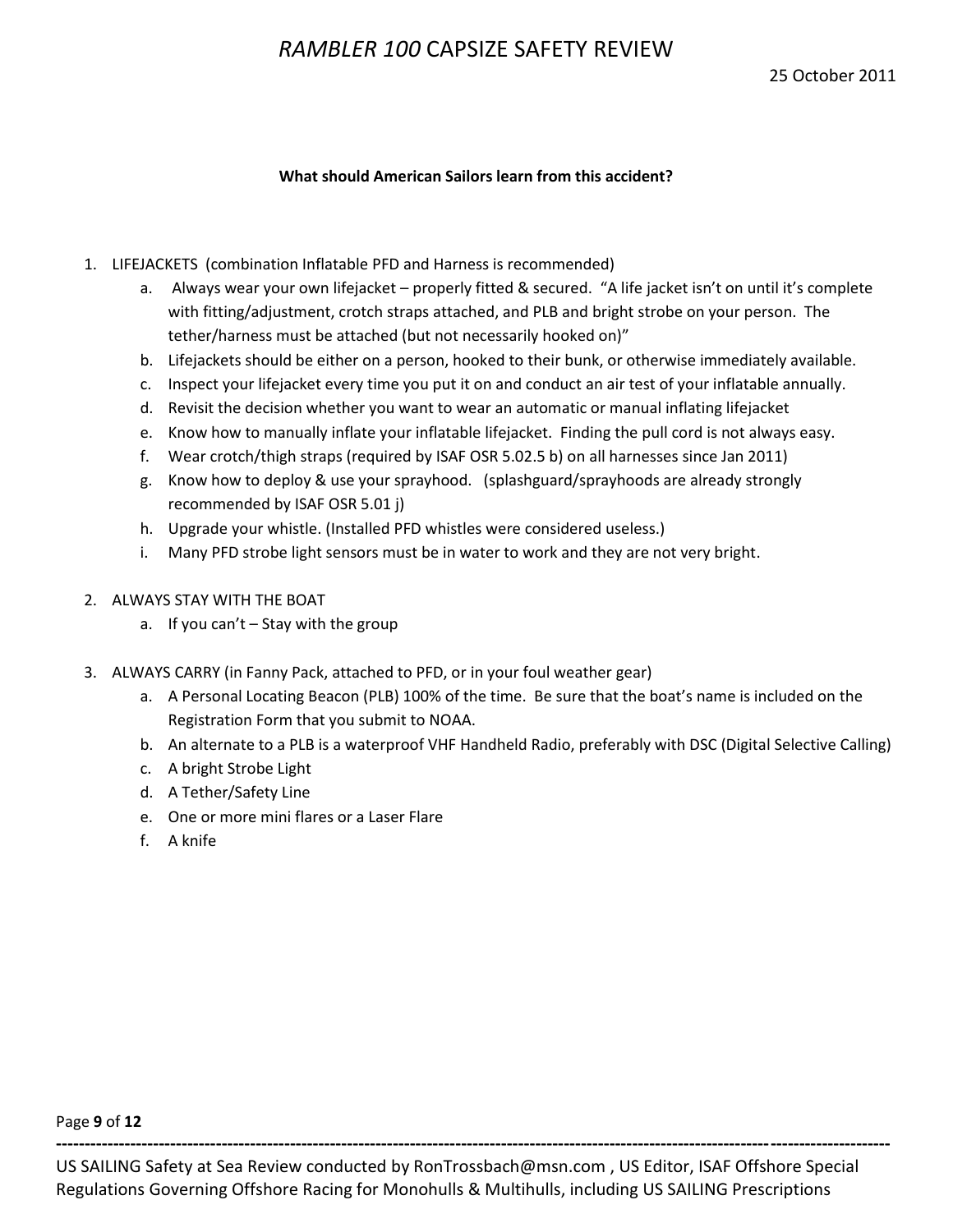### **SAFETY REVIEWER'S OBSERVATIONS and NOTES**

- **Digital Selective Calling (DSC) was installed but not used**
- Handheld VHF never made it topside
- **Satcom C was installed but not turned on**
- ISAF Compliant tethers with Gibb Hooks at both ends were aboard for all
- Safety pouches/'fanny packs' with PLB and Strobe Light issued to every crew member but not carried or attached to PFDs
- 11 people on board held current ISAF Offshore Personal Survival Course certificates
- Underway training held by Dan O'Connor of LRSE (Liferaft Raft Survival Equipment) prior to Transatlantic Race
- Crew Member Wendy Touton attended pre-race SAS Seminar held at NYYC, Harbour Court and the full day Hands-On training at LRSE prior to Transatlantic Race. She mentions the positive effect this training had and recommends attendance every two years for all.
- Should IMOCA 60 multihull rules cited in press apply to canting keeled and water ballasted boats?
- **RORC recommendation to OSR 4.21.2 that consideration be taken when stowing a Grab Bag to its accessibility in the event of a full inversion was not observed**.
- PLB Registration review being done by LRSE. (21 Australian built 406 PLBs with GPS registered to one US person using NOAA system.)
- LRSE investigating 'weak signal' comments about PLBs
- None the less, PLBs were correctly registered with NOAA. Irish CG issuing a radio call for the primary point of contact (G.G. Bernard vice George David) seems to be their error ??
- PLBs are registered to a person not to a boat. A notation (Boat and Race Names) can and should be included in a field of the NOAA Registration Form by the individual PLB owner.
- A misconception exists that once a PLB Beacon is activated that a helo will magically appear to rescue the person who set it off.
- **The inability to tell passing boats they were in trouble by radio, visually or by sound is the most ALARMING aspect of this incident**
- Owner/Skipper points out that PFD's were on all hands topside because the RORC Prescription required them whenever a reef was in the mainsail.
- Have not found the 14 ton keel yet. Salvage cost exceeds value of metal in the keel.
- RORC and Irish Coast Guard (Marine Casualty Investigation Board) conducting investigations
- Questions about the Irish Coast Guard being too slow (1 ¾ hours) in sounding a MAYDAY? They did this only after being prompted by another competitor who helped them identify the PLB as registered to George David and associated him with RAMBLER 100 and the fact that *ICAP LEOPARD* had no Tracker, AIS , VHF or Sat Phone contact.
- Race Organizer apparently being criticized for not informing Irish CG about the Fastnet Race ??
- Hands-On Training should be required in the US for Cat 1 racers.
- 100% outcome statement of owner should be emphasized

Page **10** of **12**

US SAILING Safety at Sea Review conducted by RonTrossbach@msn.com , US Editor, ISAF Offshore Special Regulations Governing Offshore Racing for Monohulls & Multihulls, including US SAILING Prescriptions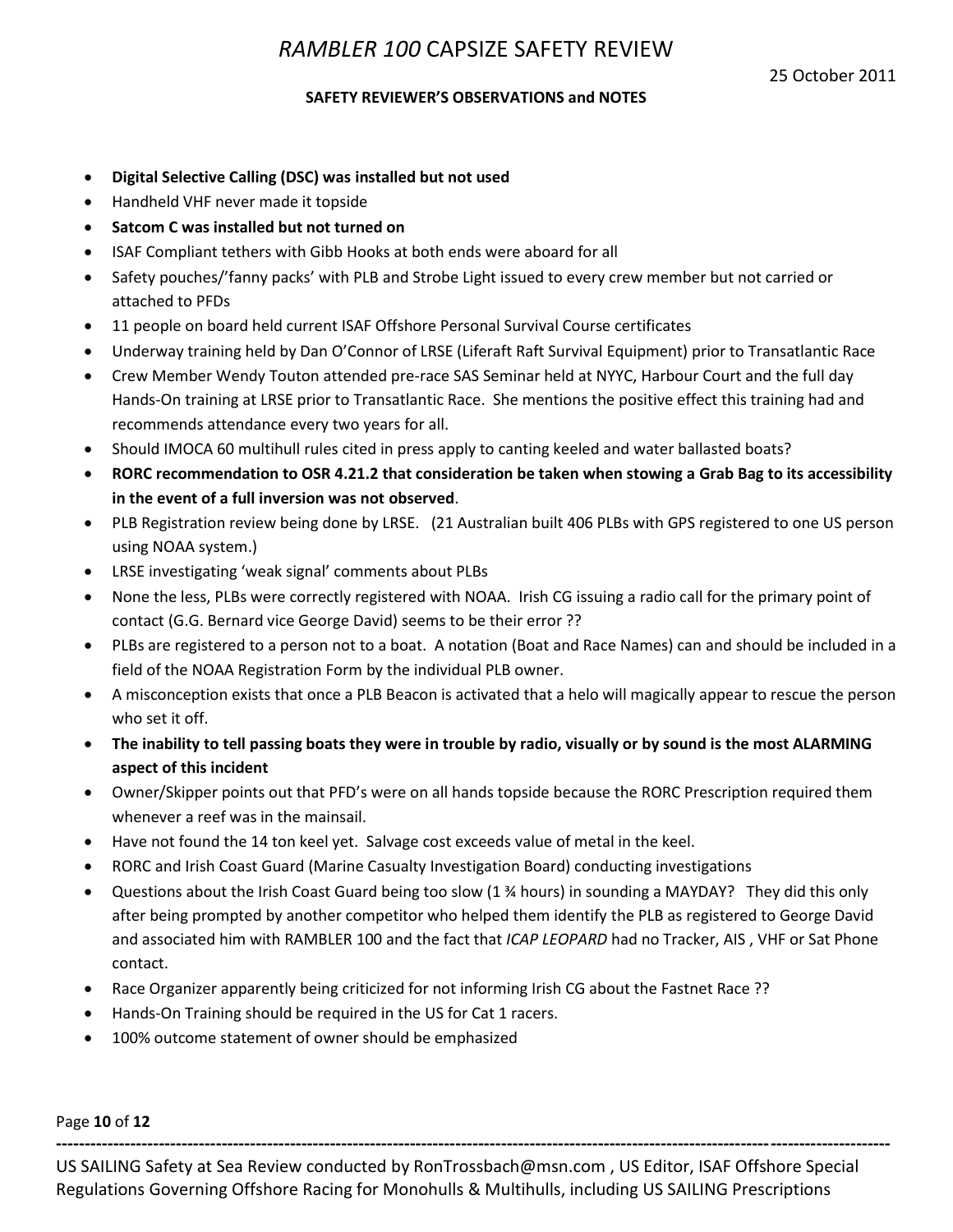- **Many things went very seriously wrong. The fact that there were no major injuries or casualties can be credited to the calm and professional manner in which the crew worked together and helped each other but LUCK also has to be mentioned. Had any one of several fortunate circumstances been different the outcome would surely have been significantly different.**
- **No casualties or injuries should not be interpreted to mean that serious corrective actions are not required. All offshore racers, especially those with canting keels and movable ballast, should at least have access to a grab bag and a liferaft from an inverted position.**

## **SAFETY REVIEW DESCRIPTION.**

### CREW NARRATIVES.

1. Ron Trossbach initially approached *RAMBLER 100* owner George David with a proposed questionnaire to send to each crew member. Mr David responded that he had already asked each person for much of the same information so it was agreed that he would share the responses he received with Ron. **All of the twenty one people aboard subsequently submitted a narrative** that answered the following request sent to them on 24 August: "Before we get too far removed from the event could I trouble each of you to write up in a page or so your recollections and recommendations. I'm recommending you include where you were when the fin broke and what happened in the subsequent minutes until you ended on top of the boat or in the water. Time references as best as you can recall them will help. Similarly for what happened when the rescue services got there. Second category is recommendations on design/equipment changes to safeguard against comparable accidents in the future. The huge surprise to all of us was the nearly instant capsize with few if any seconds to reach for a life jacket or EPIRB or indeed even to react other than to get out of the boat." **These narratives have been the major source of information provided in this report.**

2. Additional information requests and questions were sent to and received by E-mail from the Navigator of *RAMBLER 100*, Peter Isler.

SITUATION REPORTS (SITREPs). Official copies of SAR SITREP No ONE and No TWO from the MRSC IN Valentia, Ireland were obtained from the Royal Ocean Racing Club (RORC) who was the Race Organizer of the 2011 Rolex Fastnet Race. These SITREPs have provided times used in constructing the Incident Time Line that describes what happened. They also have identified the Search and Rescue forces involved.

PRESS REPORTS. All known Press and Internet Reports of the incident have been reviewed as well as many of the Sailing Blog statements about the situation.

### REPORTS FROM OTHER BOATS.

1 The Navigator of *ICAP Leopard*, another competitor, submitted a report explaining his contacts with RORC and the Irish Coastguard during the incident with vital information that helped them connect a Personal Locator Beacon (PLB) signal to *RAMBLER 100.* He also contacted RORC via Sat phone first to tell them about the ongoing incident and then to confirm the number of people aboard.

2 The Navigator of another competitor, *Phaedo,* submitted a report describing what they heard on the VHF radio between *Leopard* and Coastguard and that they stopped racing and proceeded toward the reported position when MAYDAY was sounded until the report was received that all people were rescued.

Page **11** of **12**

US SAILING Safety at Sea Review conducted by RonTrossbach@msn.com , US Editor, ISAF Offshore Special Regulations Governing Offshore Racing for Monohulls & Multihulls, including US SAILING Prescriptions